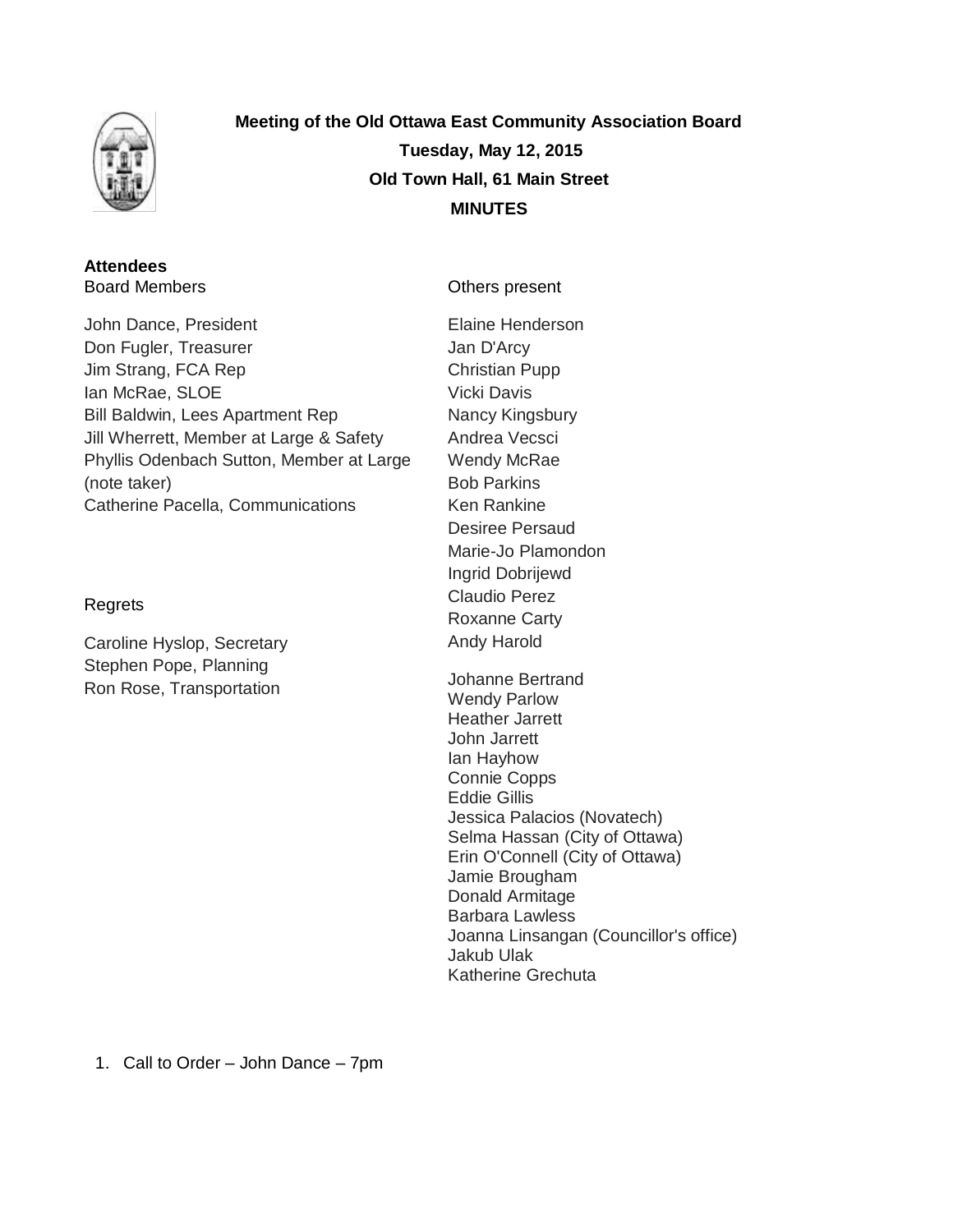2. Approval of Agenda

Moved, Don Fugler; Second: Bill Baldwin. Carried.

- 3. Approval of April 14, 2015 Minutes Moved: Ian McRae Second: Bill Baldwin. Carried.
- 4. 47 Havelock & Surface Developments, Fotenn Planning & Urban Design
	- Jakub Ulak, Surface Developments: introduction of project spoke to architectural & design elements of proposed building
	- Katherine Grechuta, Fotenn : re planning Two applications: site plan & minor zoning bylaw amendment - Three types of variances being requested:
		- i) Parking
			- 8 parking spots (vs 12 required), 0 visitor (vs 2)
			- Smaller size parking measurements for all spots
			- 100% vertical spaces for bikes (vs 50%)
		- ii) Set-backs
			- Interior side yard
			- Rear yard
		- iii) Amenity area
			- Rooftop patio area slightly less than what is required (since area by maisonettes does not count in total)
			- Relief for at-grade amount
	- Key date June 23 is scheduled date for Planning Committee but expectation is that date will be delayed to July or August

# • Questions:

- · Required variances if 11m height? Not different
- · Type of trees planned on Havelock? Concern re trees having sufficient root space

· Target market? Fear of students having big parties on rooftop patio - price point is \$400-450/sq ft

· Any info/ data re whether people buying condos do not have cars? Carling/Kirkwood building has 50% of units in spots - could not sell all of them

·Parking availability in the neighbourhood? Jakub committed to speaking to firm that looks into such issues

· Other contributions to community? \$100,000 in cash-in-lieu of parkland

·Unit size ranges from 500sq ft to 1500sq ft - concern re long-term residents - why go with 23 units rather than fewer larger units? No demand right now for larger units, but quite willing to customize and make 2 into 1

·Construction timeline? summer/ fall of 2016 - 8-10 months of expected construction

· Comment period? By May 18 although comments accepted right up to and at Planning Committee

· Garbage location? Basement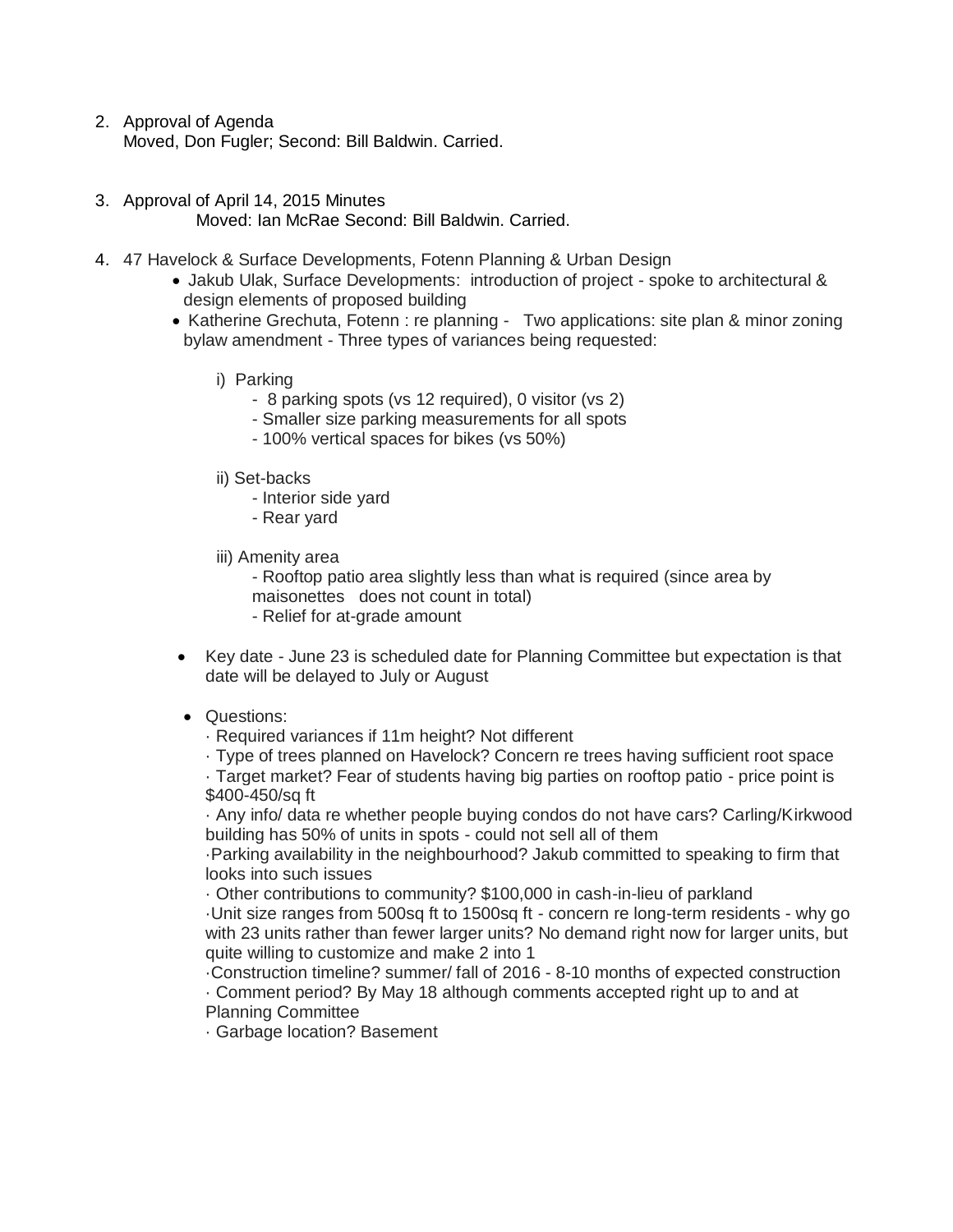- 5. Parks: Selma Hassan, City of Ottawa + Jessica and Erin (City Planner for Greystone)+ Josh Kardish (Regional): discussion of principles for park design and park amenities. Two parks under consideration: Grand Alee and Forecourt.
	- i) Park must be open to all residents
	- ii) Park must be well-treed
	- iii) Park must include opportunities for active & passive recreation
	- iv) Park must be friendly to people of all ages & abilities
	- v) Park should be an attraction all year
	- vi) Park should respect cultural heritage value

Key dates:

- · Comments to the City by next Friday, May 22
- · June 2 at Lady Evelyn public house to provide feedback on concept options for park
- · Third event -last week of June? present results of June 2 open house and refined park concept
- · Timeline being driven by need to spell out in Regional's plan of subdivision

Discussion: urban park and meeting space

- 6. Chair's Report John Dance (a report was circulated by e- mail see Appendix 1)
	- · Main St renewal open house
	- · Colonel By / Clegg crossing
	- · CIL some \$ to 160 Lees field repairs
- 7. Treasurer's Report Don Fugler nothing new \$19,000 in account we have our city insurance
- 8. Councillor's Report David Chernushenko / Joanna Linsangan
	- · LRT project will result in changes along Lees Ave north side of street will be bus only lane this summer - in 2016 2 bike lanes will be re-instated
	- · May 27 open house re these changes is targeted at Lees Ave residents
	- · Clegg petition from neighbours has resulted in no parking during the day on south side between Marlowe and Main
	- · City parking study has been initiated public comments being requested
	- · Hazardous waste day on May 31 at Tunney's Pasture
- 9. Committee Reports
	- 9.1 Planning Phyllis
		- · May 20 Committee of Adjustment re 43 Chestnut and 63, 67& 71 Chestnut
		- · 32 Simcoe owner to meet with Planning Committee later in May
	- 9.2 SLOE Ian McRae (see report in Appendix 2)
		- · Springhurst park clean-up was well attended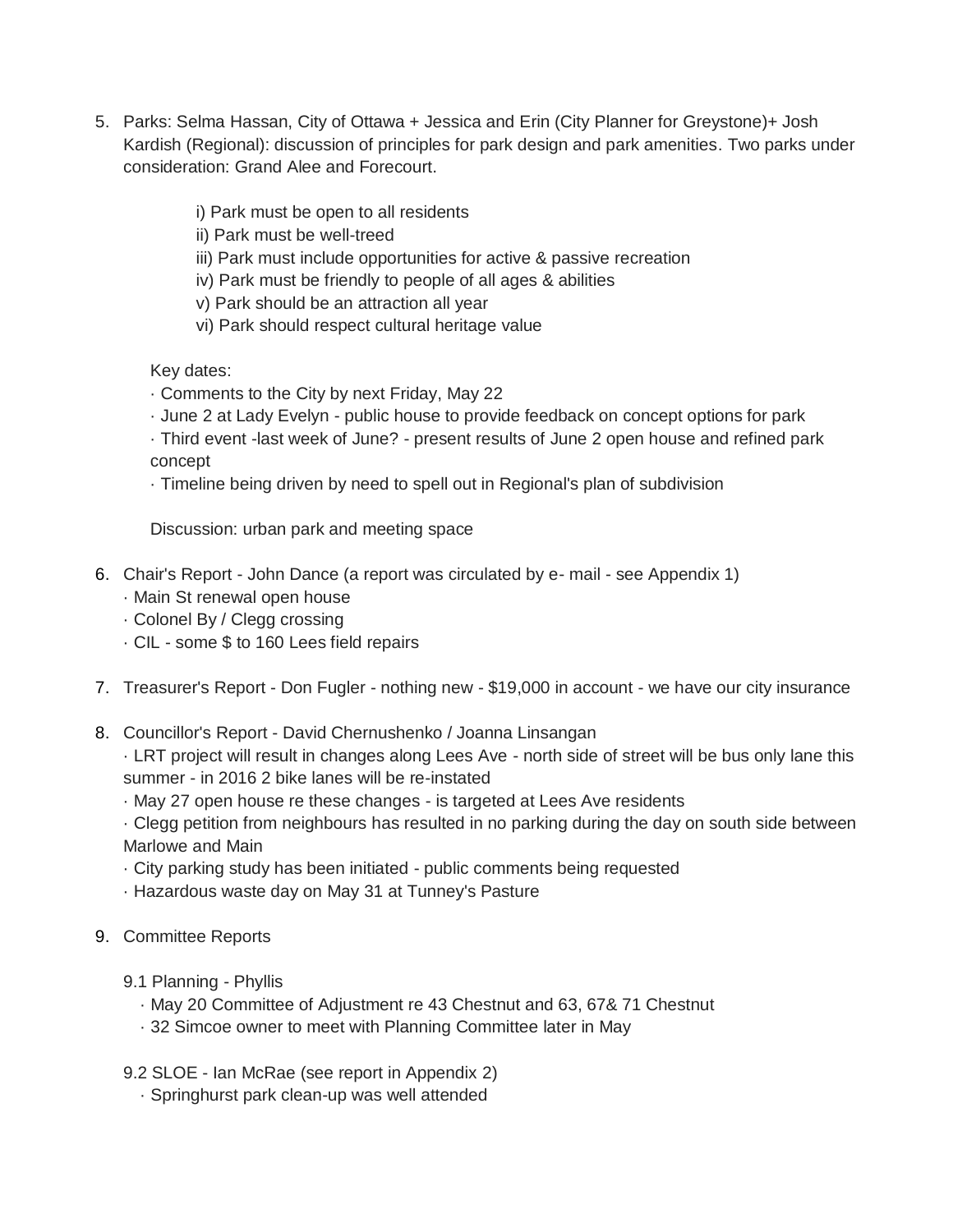- · Brantwood Park clean-up this weekend
- · May 23 Rideau Valley clean-up
- 9.3 Transportation

Discussion/Request made to Wendy at Main Street Renewal Open House for additional stop sign somewhere between Springhurst & Lees to mitigate speeding traffic that is cutting through the neighbourhood

- 9.4 Federation of Citizens Associations Jim Strang
	- · Infill 2 over 660 community volunteer hours by FCA
	- · Community mailboxes
	- · Petition from FCA to City Council for ban of corporate & Union donations was not accepted by City
	- · Cash-in-lieu 40% to general City revenues, 60% to ward
	- · Safe injection sites on agenda for this Thursday (May 14)
- 9.5 Communications Catherine nothing for this month
- 9.6 Community Safety Jill Wherrett no report this month
- 9.7 Membership no report
- 10. Community Garden update Connie Copps · June 20 event 10:00-12:00 - Garden Day
- 11. Community Activities Group
	- · CAG meeting tomorrow, May 13 re: Deschatelets
- 12. Greystone developments new street names
- 13. Date of Next Meeting June 9, 2015

Meeting adjourned: Moved: Jim Strang second: Ian McRae. Carried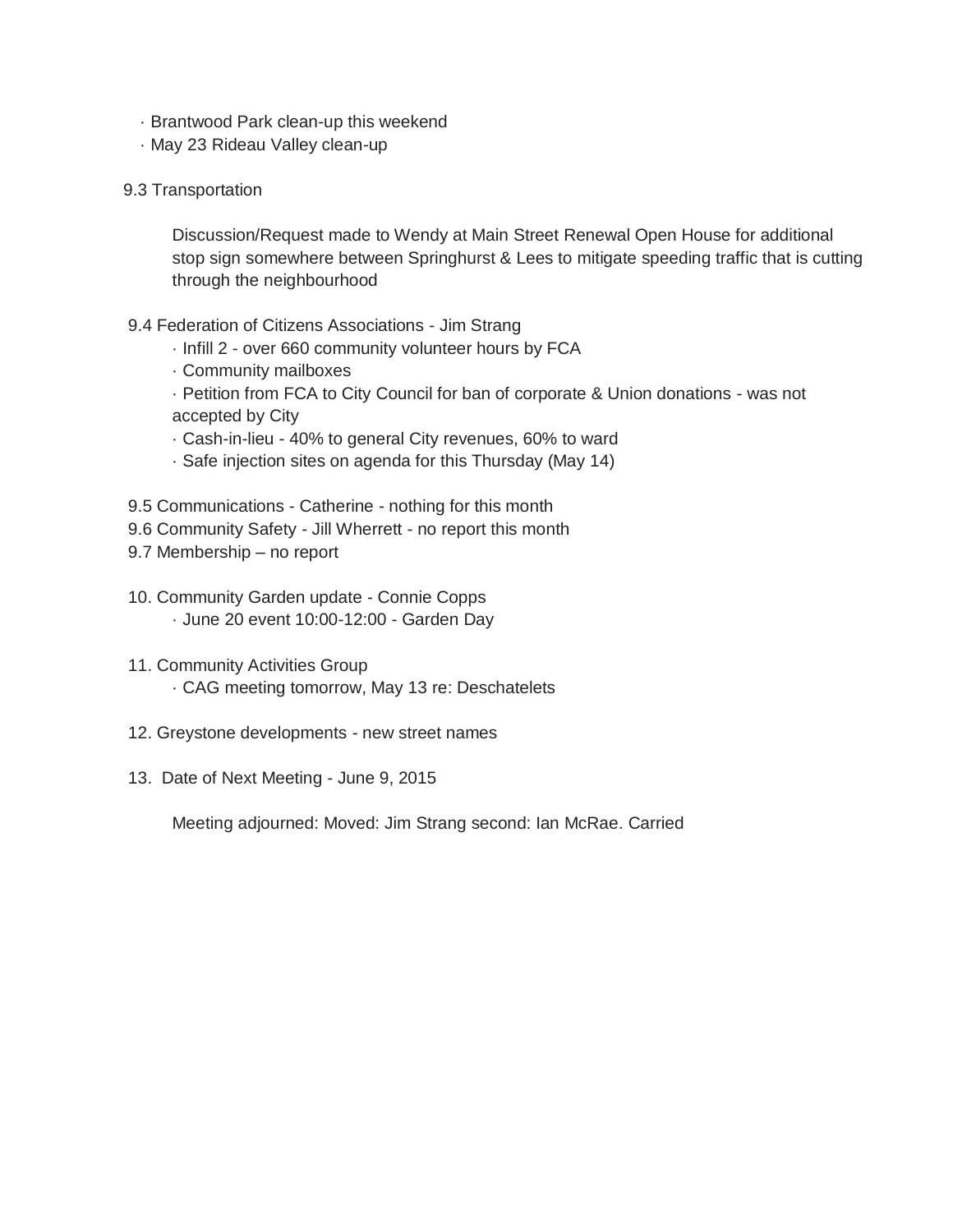# **APPENDIX 1 – CHAIR'S REPORT**

### **Chair's Report – May 2015**

*(\* Indicates agenda item at OOECA Board meeting of May 12, 2015)*

*\*Greystone Village – Proposed Street Names:* See sketch below for proposed naming of Greystone streets. Let me know what you think. As noted below, the Oblates and the city are OK with the names.

To me they sound like good names - clearly with historical significance. And not "generic" as "Greystone" is. I also like that the extension of Hazel will be called Hazel - this is a good symbolic tie-in with the rest of the community.

I wasn't aware of the Kealey and Telmon names but if you check Rick Wallace's OOE history on the OOECA site you'll see that they were significant. And it's good to see French names are very much there.



*City Won't Take Ownership of 30m Riverfront Property*: It sounds as though the city isn't willing to take possession of the 30m riverfront of the Oblate / Regional property although the Rideau Valley Conservation Authority may be interested.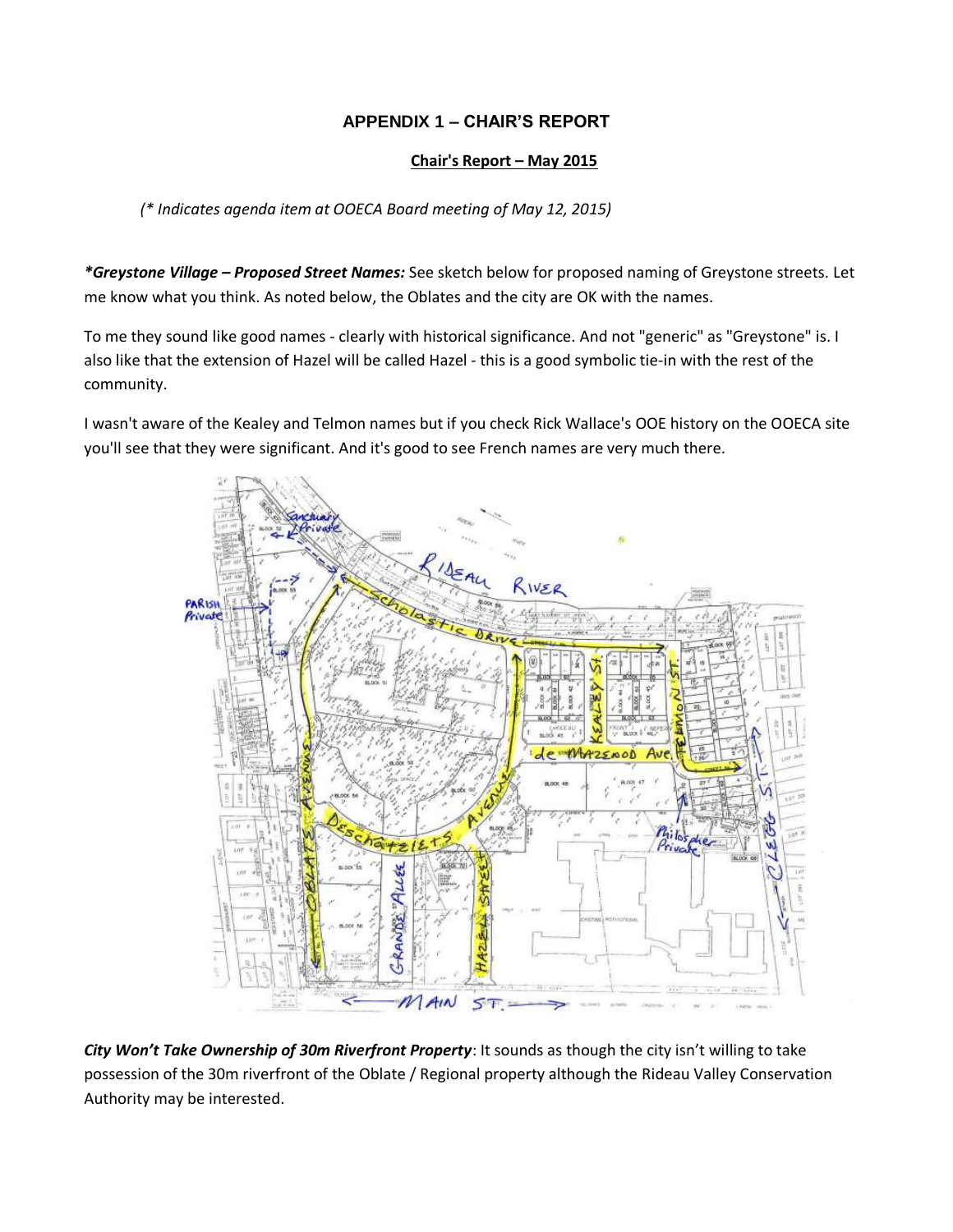Erin O'Connell, the city's lead planner on the file, wrote: "After reviewing the reports submitted as part of the zoning amendment and plan of subdivision application, we advised Regional that we would accept the corridor but it would have to be with a Record of Site Condition and Risk Assessment to the MOE. So essentially, we are not comfortable in taking it without further investigation into the contamination. As a result, they have been having discussions with the RVCA to consider the potential for them to acquire the land. These discussions have not concluded as of yet and hence we have been challenged to discuss details of design or concept for those lands without concluding discussions surrounding ownership."

My immediate reaction was disappointment because I think a continuous linear park embracing Brantwood, Greystone, Springhurst and 160 / 166 Lees would be a wonderfully defining feature of Old Ottawa East. Ian McRae, Stephen Pope, Eddie Gillis and others have met Regional to discuss the future the 30m area. I wonder if we should be pushing the city to take possession. Apparently the city doesn't want to have to deal with contamination – and related clean-up costs - of the lands.

**Mainstreeter** *Opinion Column on Greystone:* I read with interest Andrew Caddell's piece in the April *Mainstreeter*. I don't agree with him though. Regional Group has worked well with community representatives and what Regional submitted to the city adhered to the much discussed and consulted-upon Old Ottawa East community design plan. Indeed, there are a number aspects of Regional's plan that are superior to what was proposed within the CDP (i.e., the Hazel Street extension as a second major entrance to the development from Main Street; the shifting of the point towers from overlooking Brantwood Park to more in the centre of the site, making the Grande Allee as a park rather than a standard roadway, and having four-storey condos – rather than the originally proposed six - flanking the Deschatelets residence.)

*Development Update:* Domicile is now planning for "shovels in the ground" this fall – providing the market for the units is demonstrated. Meanwhile, Regional Group has erected its construction fences, cut down trees and is proceeding well with the construction of the sales office (just to the north of the Grande Allée). I've heard nothing new on when work might begin on 129 Main (the Petro-Canada service station site).

*Col By – Clegg Safe Crossing:* The construction of the crossing is rapidly proceeding. The NCC tells me that the concrete sidewalks are in, the new paving could be done by May 8th, and the cobbles will be installed shortly. The City has mentioned that they are putting up the traffic signal poles after the long weekend but it may be earlier. So the crossing should be substantially complete by the end of May. Seems to me they've done the work expeditiously and finally it will be possible to safely cross Colonel By at any time of the day. I've suggested that there be an official opening and that it would be good if an OOE child who crosses there or somebody who needs mobility aids should help with the official opening – anybody you can suggest?

*Rideau River Flooding – Recognition of Pauline Lynch-Stewart and Peter Croal:* Pauline and Peter were selected for the Partners in Preparedness award by the city's Office of Emergency Preparedness for their great efforts in preparing the plan for Brantwood Park flooding ("610 Action Plan"). It was a fine example of how several people could come forward and do necessary research and consultation to come up with a needed plan. As it happened, the river did not have high water levels this year but, thanks to Pauline and Peter, we will be better prepared should it flood in the future.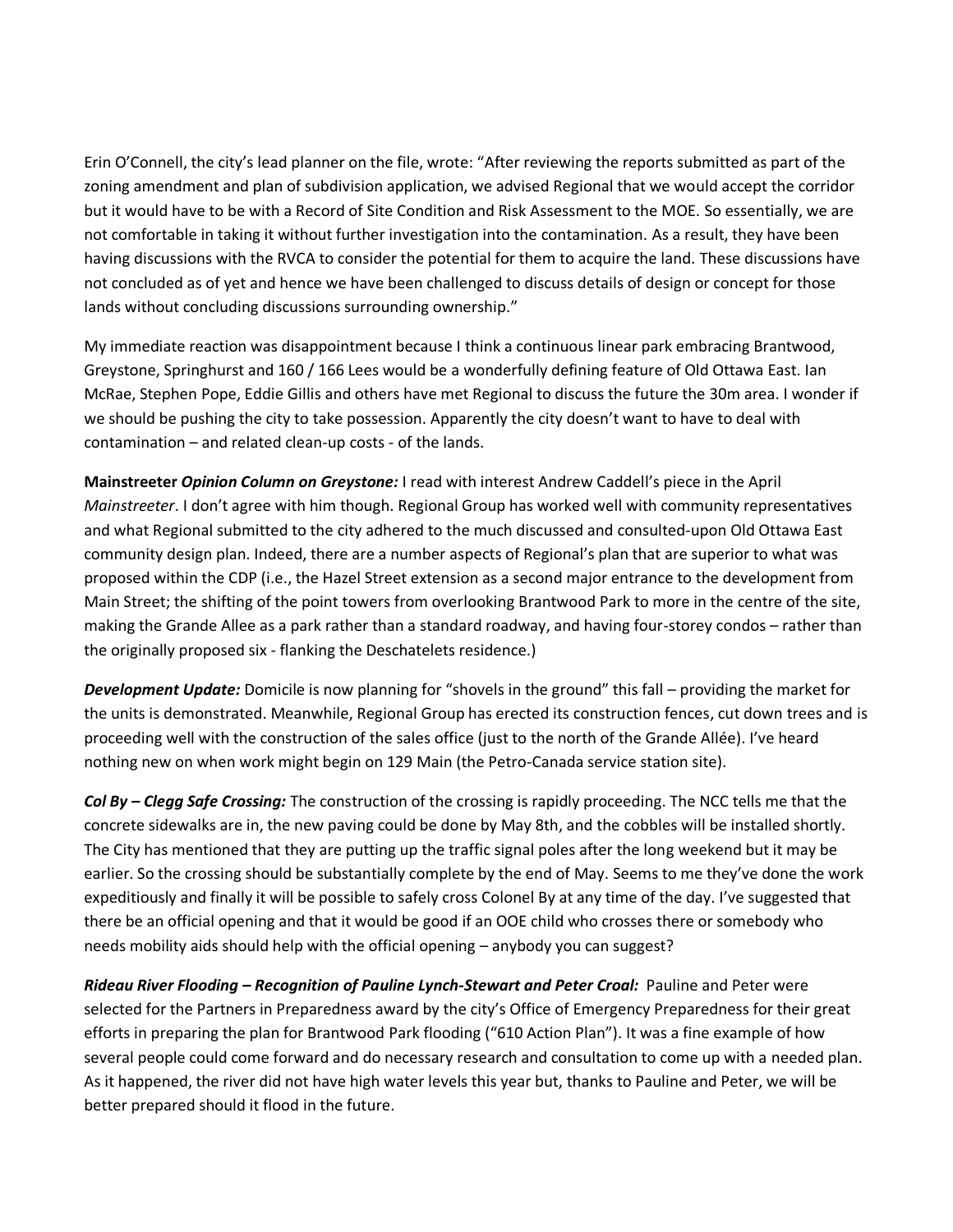*Main Street Construction Safety:* Safety during construction is very important and as per an example of May 6 it seems that the city is responsive. Lorna Glennie of Bullock Avenue had a close encounter with a dump truck, let the Councillor's office and OOECA know and within two hours Josée Vallée had addressed the problem with the responsible company. When you see a problem please email the councillor's office (david.chernushenko@ottawa.ca), the Main Street communications person (dianna.ashworth@gmail.com), city project manager Josée Vallée (josee.vallee@ottawa.ca), with a copy to OOECA [\(info@ottawaeast.ca\)](mailto:info@ottawaeast.ca).

*Defeated Challenge to Main as a Complete Street*: I was delighted to see that the city and Councillor Chernushenko are resolute in their support of Main as a complete street. A community association across the river (Faircrest Heights) had been seeking the cancellation of Main as complete street.

Councillor Chernushenko noted in an email (April 25, 2015): "A small group of Alta Vista residents have been mounting a campaign to stop this design. They have been told in no uncertain terms by the mayor, the president of CHEO, their own councillor Jean Cloutier and me that this is a 'done deal.' Council voted overwhelmingly in favour two years ago, and the shovels go in the ground in May. Some significant preliminary work starts on Monday - the PSA went out yesterday.

"The public meeting in two weeks time [i.e. May 11, 2015], is not a "consultation." We have had dozens of those (including the PAC). It is an 'information' meeting to let people know in as full detail as possible what 'will' happen; with some opportunity for residents to ask specific questions and to raise detailed concerns, such as timing, protection of personal property/plants/foundations, bus detour routes and movement of stops, etc. If there are some specific steps the city and contractor can take to make improvements or reduce construction impacts, those will be considered at this meeting and in the days following. But Main Street WILL be a Complete Street, and it will be a 'game changer' not just for Ottawa but for North America. We are reviving our communities, while continuing to provide an important route for motorized vehicles, but the latter is no longer the top priority.

"You should know that Councillor Cloutier has been exceptionally supportive, even to the point of taking it on the chin from some of his residents."

*Elliot-Marlowe-Clegg Detour during Main Street Construction*: A number of residents of Marlowe and adjoining streets have gone to considerable effort to ensure the safety of the area's residents is not compromised during Main Street construction. Initially residents asked that Marlowe not be used as the detour for northbound buses for a full construction season. The city was unwilling to change its plans, citing a lack of alternatives. That said, Marlowe residents will be well-prepared for dealing with the additional bus traffic and the city is very aware of their concerns.

*Speed Boards During Main Construction:* Traffic manager Britney McGrath notes that the Main Street Reconstruction project has "purchased four speed display boards, and this is actually the first project in the City where we have purchased boards to be dedicated to a particular project. We do have issues with vandalism so these signs actually have to be formally mounted on a hydro pole, or a permanent post in the ground. That being said, they are not easily moved and will be placed in strategic locations for each phase of construction.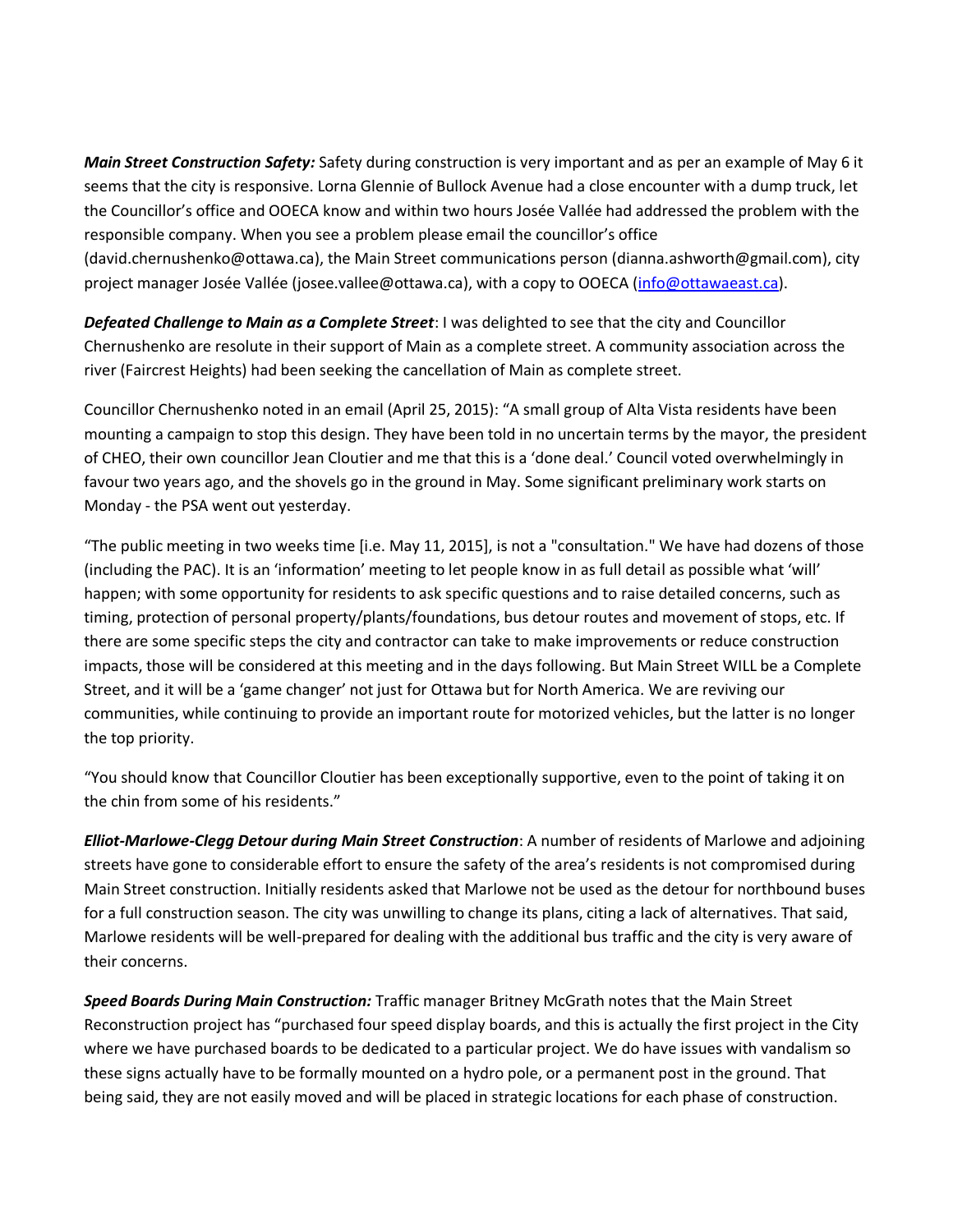"During the first phase of construction, where northbound traffic is closed at Clegg, we hope to install the four boards at the following locations:

- 1. McNaughton (Main to McGillivray facing westbound traffic)
- 2. Marlowe (Elliot to Clegg)
- 3. Riverdale (Glenview to Avenue facing westbound traffic)
- 4. Glenora (Herridge to Hazel)

"These locations may change in the phase of construction where northbound traffic is hard closed at Riverdale."

Chuck and Ilona Bain have kindly agreed to have the McNaughton speed board on their lawn and we are looking for somebody on Marlowe to take one. The Riverdale and Glenora speed boards will be on hydro poles.

*Advice to Residents near Construction:* Also, in terms of advice for those who live near the construction site, as per the research that Katherine Simonds is doing and the experience of Lees residents last summer, please note (as per Ian and Wendy McRae):

"It is important to take pictures of your front yards, especially if you have a retaining wall which is on your property. Our experience on Lees was that the retaining walls were not replaced as they were, but were built to someone else's idea of what they should be, without consulting the homeowner.

"If you have a tree which is not being cut down, be sure that if they excavate close to the roots, the roots are then covered with burlap. Be sure to keep the burlap damp until earth is put back. On Lees the replacement of soil was sometimes a month later.

I also think every homeowner should have their house videoed for shifting which could occur from the vibrations of the construction. I am not aware that anything bad happened on Lees, but it was an offered service, and a good precaution.

"Any roots over 20 mm should be cut only with saws and the cuts should be made under supervision of an arborist or landscape architect or city forest official. The roots should never, ever be bashed off with heavy equipment as happened to the Bruno's spruces. Exposed roots have to be protected by wet burlap from direct exposure to the sun and wind. This is what the city demands of contractors working near their trees. There is also a city bylaw defining the "critical root zone" within which work is forbidden. Some trees can survive cuts inside one side of the CRZ but not on two sides. This also depends on the age and health of the tree so professional oversight is required.

<http://ottawa.ca/en/residents/water-and-environment/trees-and-community-forests/protecting-trees>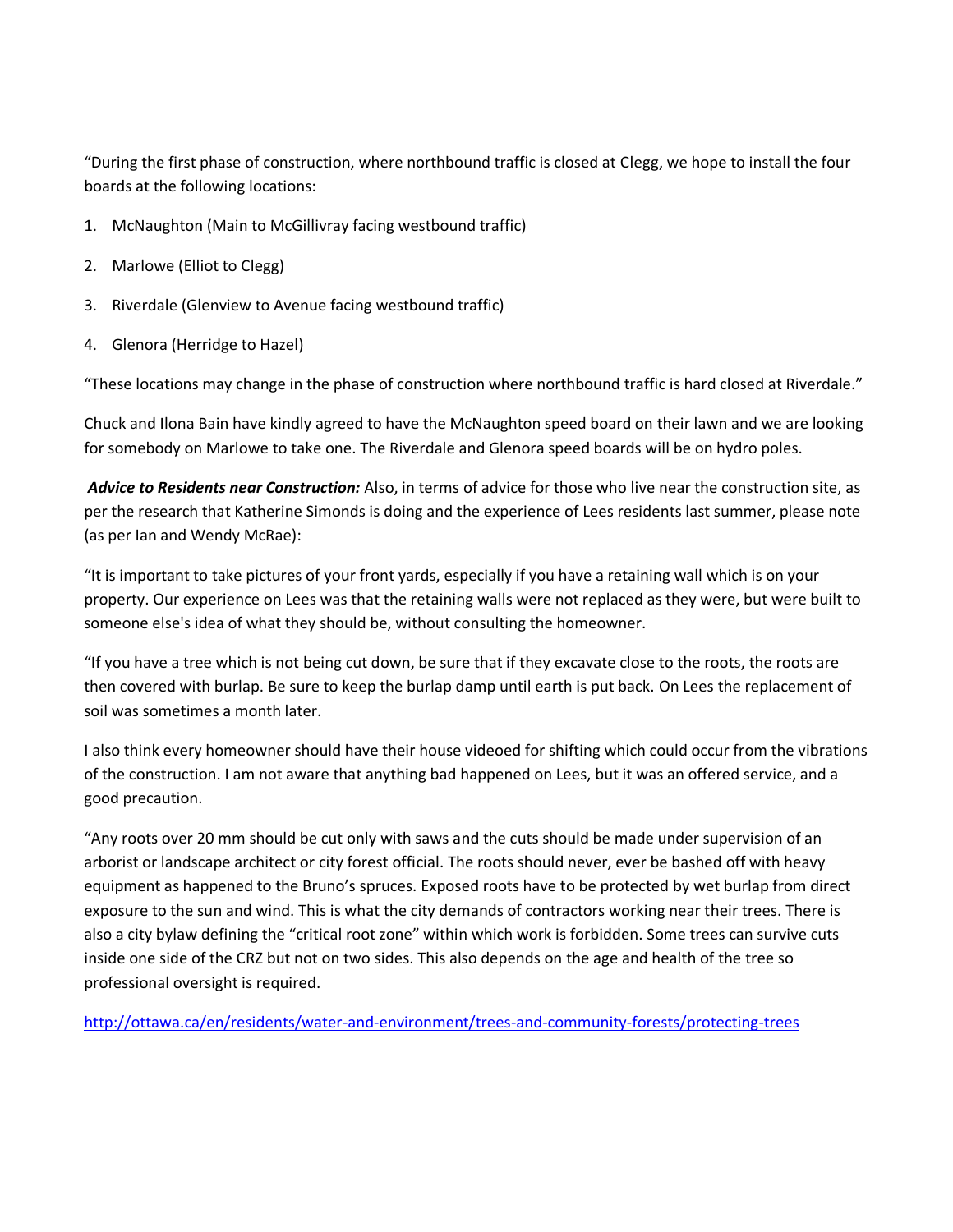"The grades might change along the street so be sure to note the current height of structures such as retaining walls to be sure they are replaced appropriately and discuss the changes with the supervisors or the city engineer or landscape architect.

We have been advised (at least with respect to work on city trees), that if you see some potentially illegal activity you should phone 311 immediately and report it. Getting to know the contractors is the best way to maintain mutual respect. We found the contractors were very considerate and friendly on the Lees Avenue project. If you see something not right ask the crews and supervisors."

One other comment from an O'Connor Street resident who experienced lots of detoured traffic when was reconstructed: " …it was dreadful, but a necessary evil. Our house still has many cracks in the plaster from all the additional buses and trucks that rolled down our street and my attempts to get City compensation for that went nowhere. Apart from adding a temporary stop sign at our intersection and directing all 'through-trucks' to use Bronson, there was no other mitigation that I am aware of. But it's over now."

*Cash-in-Lieu (CIL) of Parkland Funding – Update:* As a follow-up to our discussion at last month's meeting Councillor Chernushenko responded:

"Your concerns are understandable, and I share them. The high costs of park (or any city project) estimates continue to baffle me, but our staff contend that they are indeed based on real market costs, using competitive bidding. I will see how we might involve the OOECA/CAG in this process, so as to understand how the prices/costs come to be what they are, and to potentially offer suggestions on ways to reduce costs and get better value for money. As for the field [at 160 Lees / the AVTV lands], I will now look at some "bare minimum" field repair options.

And Joanna Linsangan-Coke provided additional follow-up:

"We've been in touch with staff regarding your questions; their answers are pasted below:

 "Certainly, Ward CIL funding can be held in reserve for planning for new community space. CIL funds can be used to produce preliminary plans and cost estimates for such facilities, however a specific site location and project scope must be identified and approved by Parks & Recreation before CIL funding can be used for this purpose.

"The repair of existing recreation facilities is not eligible for CIL funding. We can request PBGS to do some basic repairs to the existing informal field at 161 Lees Ave within their existing maintenance/operating budgets.

"With regard to the Greystone Village parks, please note that the developer will be required under the development agreement to convey the park land to the City, as well as develop these parks through the Development Charges collected for the project. The OOE community can provide input to the park design process to ensure that needed facilities are included in the 3 new parks. We would recommend that Ward CIL be directed to making improvements to existing parks in the community.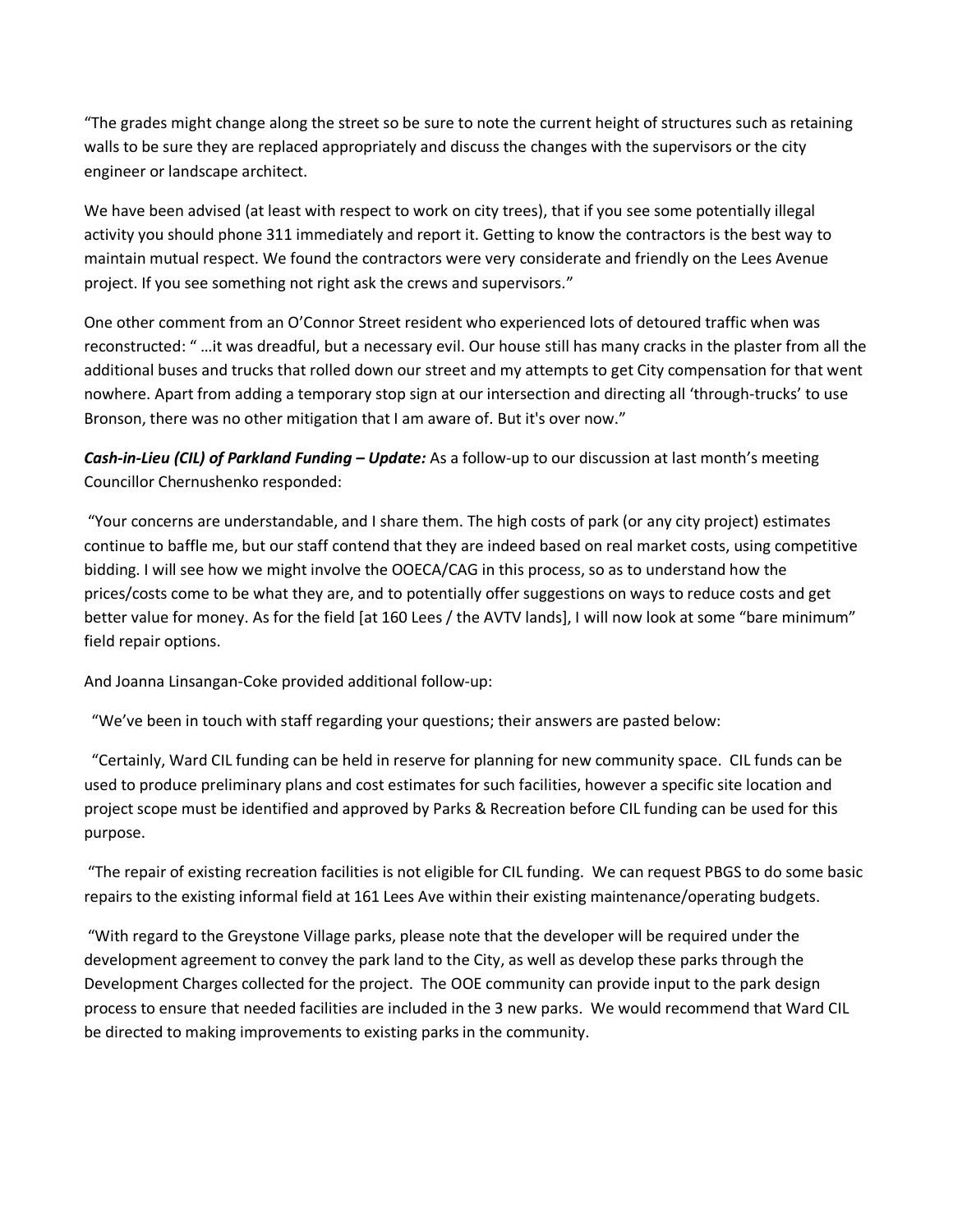"The City's cost estimates are prepared by Infrastructure Services Department and are based on current market costs for supply and installation. Their accuracy is dependent on the level of design detail and site information available at the time the estimate is prepared. In the case of the proposed soccer field at 161 Lees, the design was at a very preliminary stage, so a significant contingency allowance of 40% is included in the estimate in order to cover any unforeseen issues that may arise through the site analysis and design development stages. As the design progresses, the accuracy of the estimate increases and the final project budget may well decrease as the contingency allowance is reduced.

"Almost all parks and recreation facility projects are publically and competitively tendered and awarded to the lowest bidder meeting specifications. The exceptions are small works, such as the installation of common park elements such as benches, picnic tables, bulletin boards, etc., where we have standing offer prices from suppliers. These standing offer prices have also been competitively bid and are good for a set period of time (i.e. 3 years).

"I've already asked to staff to keep me updated with their request for the field repair at 160 Lees."

And thanks to Jim Strang for raising at FCA our concerns about the CIL program.

**Complete Streets Open House:** On May 5<sup>th</sup> I attended the Complete Streets Implementation Framework open house. The essence of the framework is that for future street construction / reconstruction the city will as a matter of course "create complete streets within the scope of the project." Sounds positive to me.

**Ottawa East News** *References to OOE:* The April 30, 2015 issue had a number of OOE stories / references: the 47 Havelock proposal, the challenging season of construction ("the reconstruction of Main Street in Old Ottawa East will likely have the biggest impact on local drivers as it is rebuilt into a 'complete street' between now and 2017"), and a story on an Orleans children's garden "inspired by Main Street garden." Good to see the hard work of OOE residents "inspiring" others. I was also interested to see the story on community mailboxes. Councillor McKenney says the mailboxes will "destroy Somerset green space." Despite Ron's efforts we've not heard from Canada Post about the proposed locations of mailboxes in OOE.

*Sesquicentennial Projects for OOE:* I'd hoped to organize a gathering to talk about possible sesquicentennial projects for OOE but now propose to write a *Mainstreeter* article to solicit suggestions and volunteers.